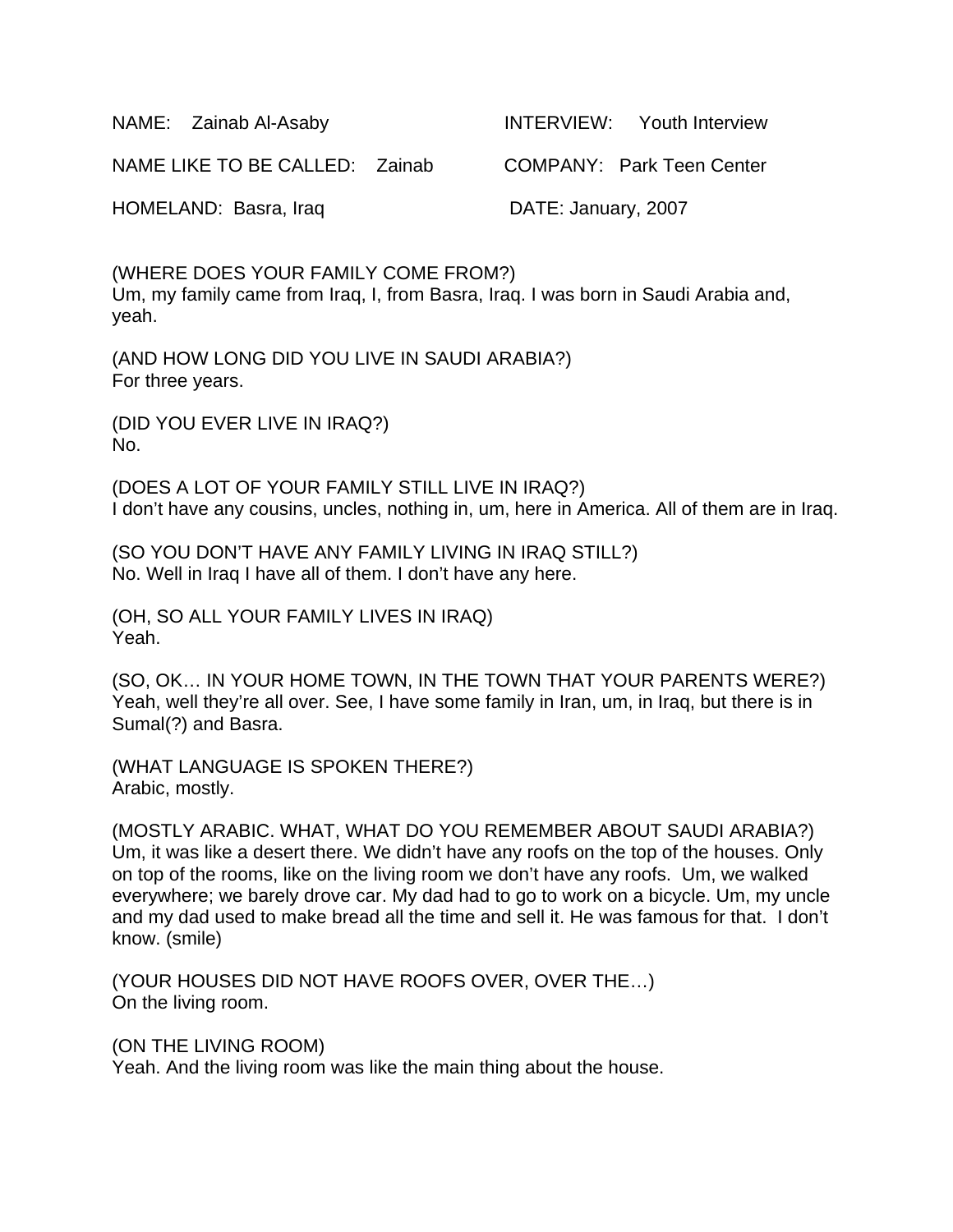(DO YOU REMEMBER HAVING FEELINGS ABOUT THAT? DID YOU REALLY LIKE IT, DID YOU…)

I mean, it was OK, but when it rained we had to stay in the rooms, we couldn't get out. And, and the bathroom is in the middle of the living room and when it rains we have to go (inaud).

(DOES THE BATHROOM HAVE A ROOF OVER IT?) Yeah, and a door (inaud).

(NO, NO, NO, I WAS JUST MAKING… WERE YOU GETTING RAINED ON.) It was like, it was like this big, the bathroom, and it was like on a corner of the living room.

(SO YOU'D HAVE TO WALK THROUGH THE RAIN TO GET TO IT.) Um hum. (yes) I've done that lots of times (smile) at night mostly. (YEAH) And the house is there. There is like, they're all in a row. I mean there is no, no space. Like if you open this door you will see the neighbors house. Yeah, and so when our neighbor wants to come in, she doesn't have to go all the way around. She just opens the door and comes in our house.

(THEY'RE ALL CONNECTED)

Yeah. Like, it would be like this room right here. You open that door and then there is like a different house.

(IT'S ALMOST LIKE ANOTHER ROOM, LIKE…) Yeah, except but they're all different. Yeah.

(DOES EVERYBODY, DO YOU HAVE DOORS TO THE NEIGHBOR'S HOUSES OR..) I mean from the outside? Yeah, we have doors. It's just that we don't, it's the same here, it's just that we don't have roofs.

(OH, OK) And they're all brick. All made of brick. Yeah.

(ALRIGHT. UM, WAS THERE PUBLIC TRANSPORTATION?) What do you mean?

(DID YOU HAVE TAXIS OR BUSSES OR WAS IT JUST…) No, we just… (YOU HAD A CAR OR YOU WALKED) …bicycles.

(BIKES)

Yeah, just on bikes. My dad used to carry me around in his basket in front of his bicycle. Yeah, and one time he tripped and we both fell. (smile) When I was two.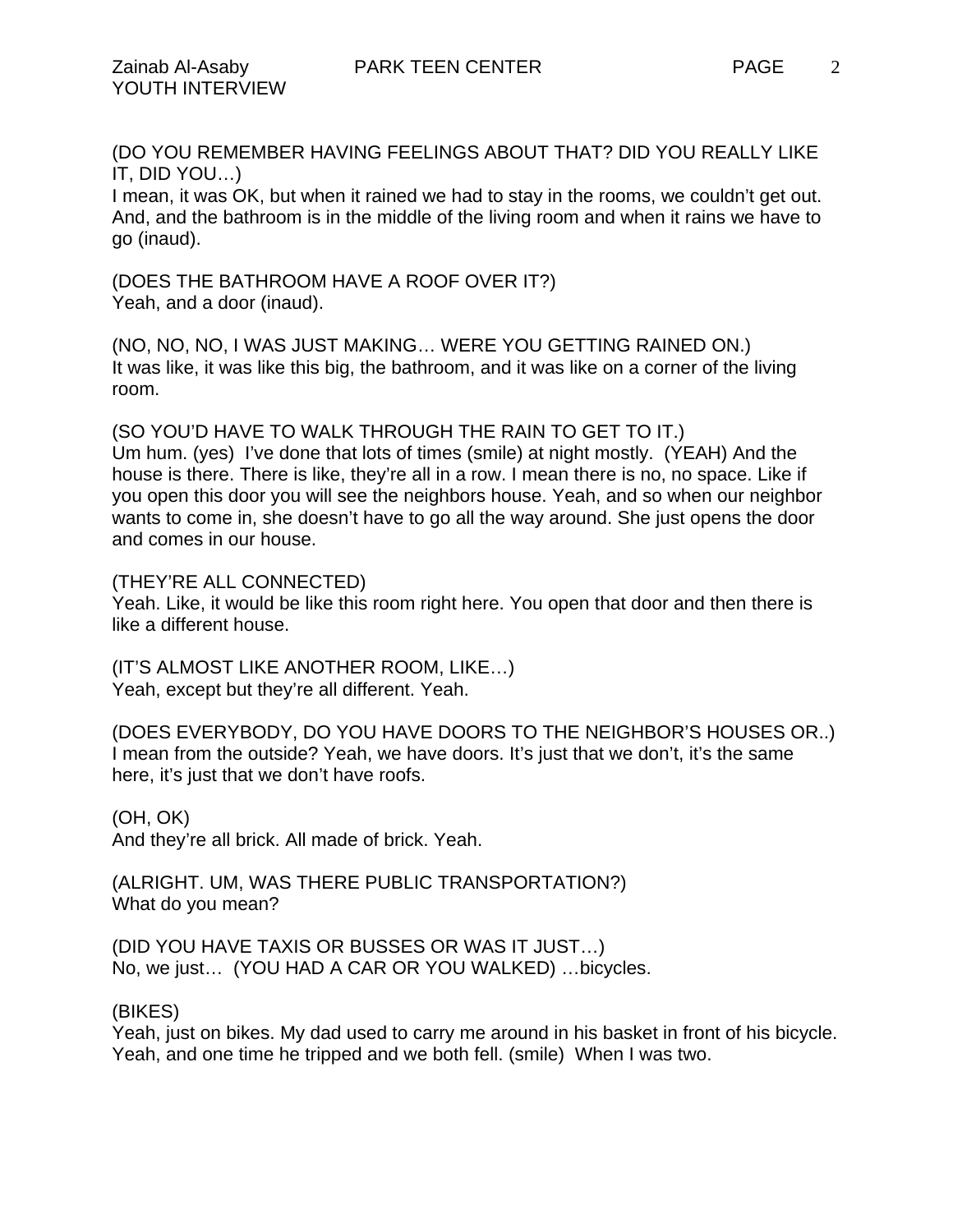(WHEN YOU WERE TWO – SMILE) Yes, I was two. (smile)

(WHAT STORIES, WHO TELL, WHO TELLS STORIES IN YOUR HOUSE?) My parents, both of them. Mostly my dad.

(WHAT STORIES DOES HE TELL ABOUT SAUDI ARABIA OR IRAQ?) I mean it's not like stories like fairy tales or anything… (RIGHT) It's like stories he's been through. Like the time his, my grandma got bit on her face, right here, by a dog. And still a mark right there too. And I don't know, it's just stories my dad gets and they're like really, really cool. I mean the, the first time he tells them to you, you just wanta, want him to say more and more stories.

(ARE, ARE THE STORIES MORE POSITIVE OR NEGATIVE ABOUT SAUDI ARABIA?) Both.

(BOTH?) Um hum. (yes)

## (WHAT ARE SOME POSITIVE STORIES THAT HE TELLS?)

They say that like there is a lot of stores there, a lot of clothes we can wear like here. Like we, we barely can get any clothes here because, you know, this is not what we wear.

## (RIGHT)

And in Saudi Arabia, it's like a whole bunch of clothes that we can wear, all fancy and stuff. Yeah.

(WHAT ARE SOME NEGATIVE STORIES HE TELLS ABOUT IT?) Well, Saudi Arabia, the people there, they don't like Iraq people. And so we always had fights and stuff.

(SO THERE IS SOME CULTURAL DIFFERENCES THERE THAT HE DIDN'T LIKE) Um hum. (yes)

## (UM, WHAT STORIES DOES HE TELL ABOUT IRAQ?)

Mostly about Saddam Hussein or how, I don't know, about his brother, his younger brother. A lot of stories, and they're really funny. Um, I don't know.

## (WHAT ARE SOME FUNNY STORIES THAT HE TELLS ABOUT HIS LITTLE BROTHER?)

(smile) OK, there is like this kind of food we have, it sorta looks like, you know, poop, yeah, and so my, my uncle he goes around and he, he was carrying a sandwich and it has these things in them, and he drops them and he goes back and he picks up… You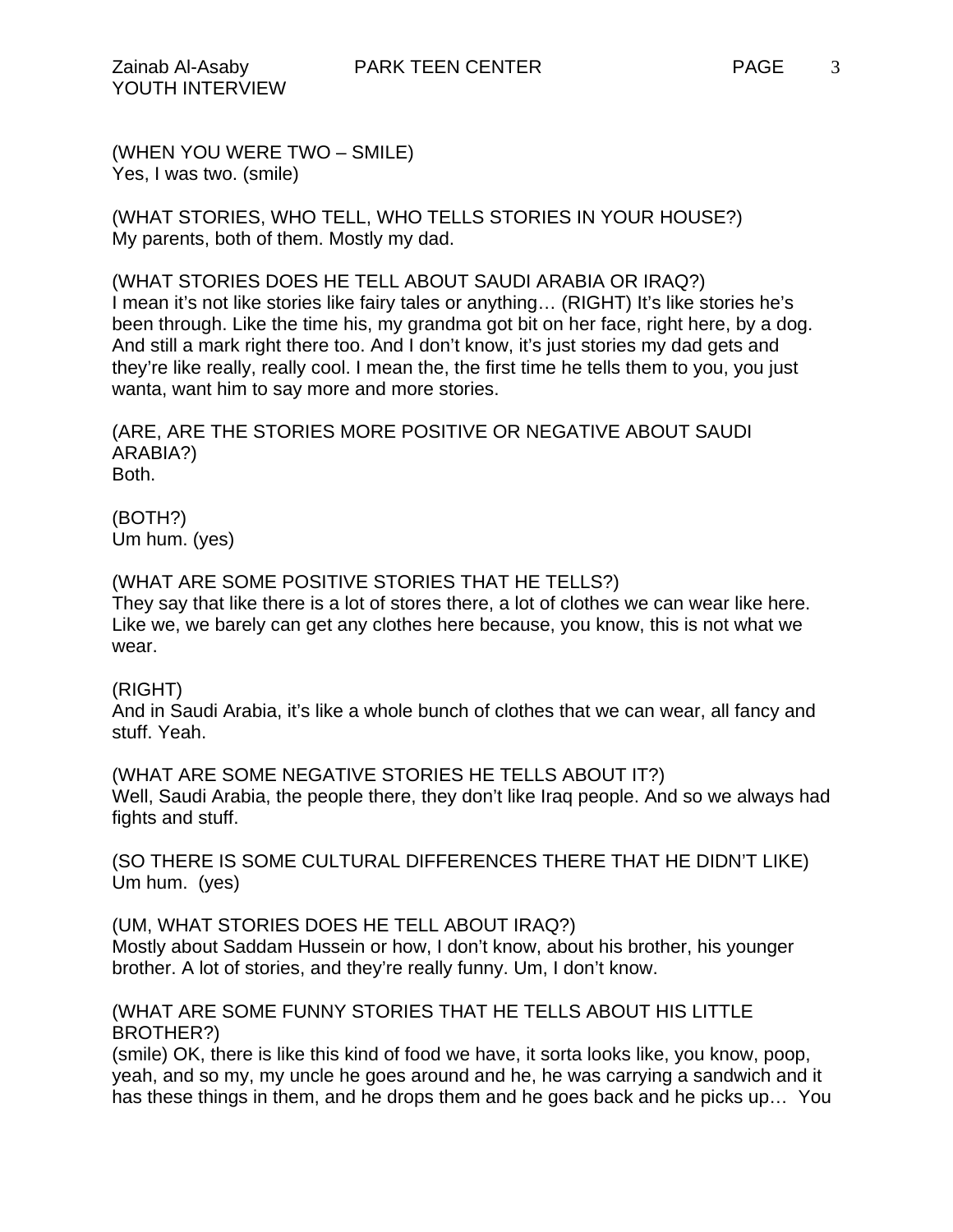know what I mean. (smile) And he, my dad comes up to him and he's like "what are you eating". And he goes "a sandwich". He goes "well that stuff inside it is not really what you're thinking it was". And he gets mad and he has to go buy another one. (LAUGH) So yeah. (LAUGH) He couldn't notice the smell, but my dad did. Yeah.

(OH MAN. DID, WAS YOUR DAD ABLE TO STOP HIM BEFORE HE TOOK A BITE?) Yeah. He was about to take a bite. (OH MY GOODNESS) But my dad was there.

## (THAT WOULD HAVE BEEN BAD NEWS)

(laugh) (HE WOULD HAVE THEN REALIZED THAT THAT WAS THE WRONG THING) (laugh) My dad can make up stories all by himself. He just makes us laugh. Just by looking at my dad, I can laugh. Like I am now.

(WELL THAT'S GOOD. ARE MOST OF THE, HIS STORIES POSITIVE OR NEGATIVE ABOUT IRAQ?) They're all positive.

## (THEY'RE ALL POSITIVE)

There is barely anything negative. I mean the only negative thing is about Saddam Hussein.

(AND MOST OF THE POSITIVE STUFF IS ABOUT THE FAMILY) About family, the culture and all those different stuff.

(YEAH. WHAT DOES YOUR FATHER SAY HE MISSES ABOUT THE CULTURE?) Well, he misses to go to the Masque, like, it's kinda like a church. Cause here we, it's not really a masque, we just have it and it looks like a church. Um, the stores there, the places he can go and visit, the famous people. Their graves. Um, and practically his family.

## (YEAH)

My mom hasn't seen her family for 17 years.

## (17)

Yes. And I have never seen my grandma before. My whole family, I have never seen them before.

(UM, DO YOU GET TO TALK TO THEM?) On the phone? Yeah, every week.

(EVERY WEEK) Um hum. (yes)

(DO YOU GUYS HAVE A STANDING APPOINTMENT WHERE A, A DAY AND TIME?) No, it's just that whenever my dad doesn't have anything to do, we just call them.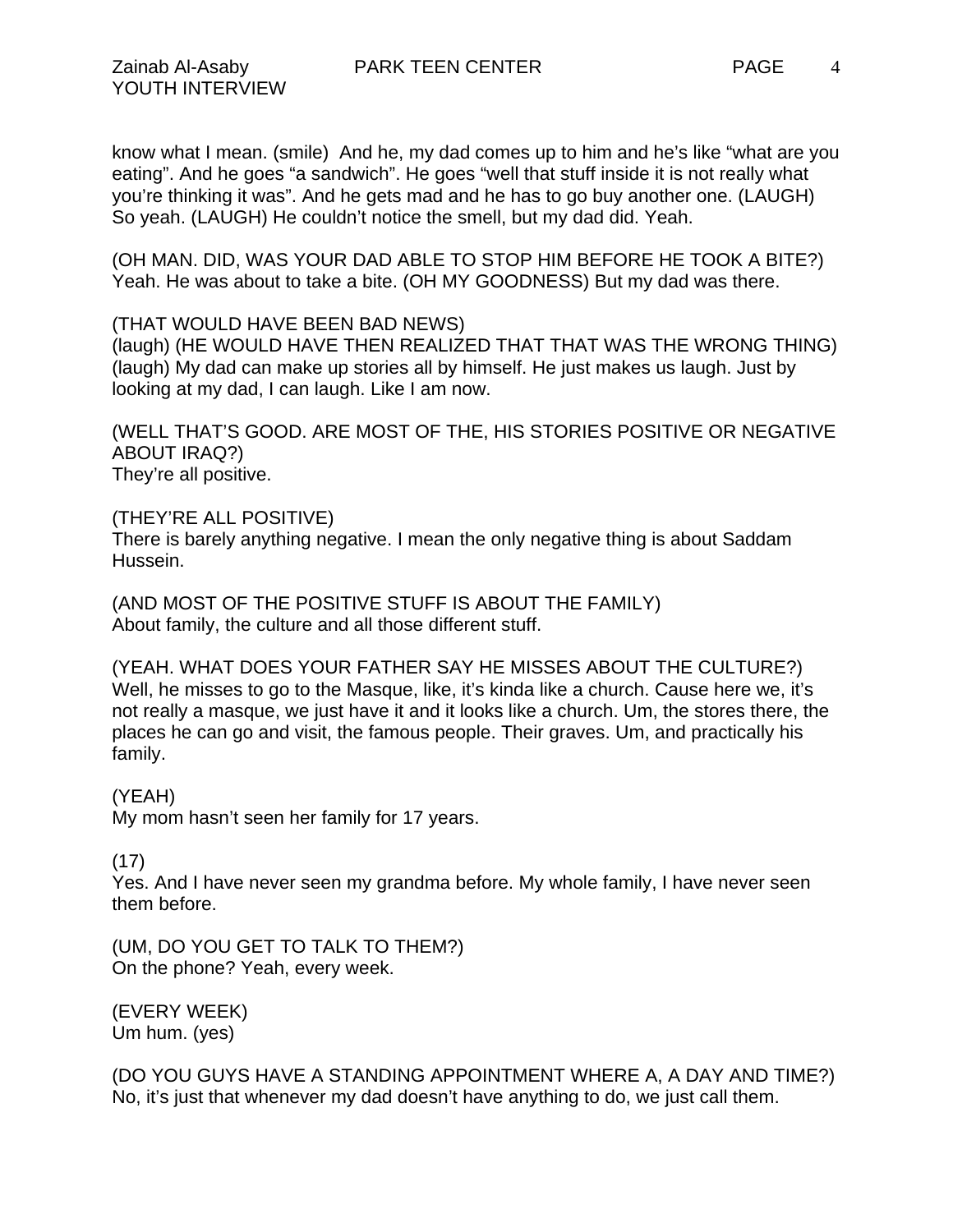(YEAH)

And talk to them. I might go to visit sometime this year.

(THIS YEAR) Um hum. (yes)

## (ARE YOU EXCITED?)

I don't know. (smile) I'm nervous. I mean I've never seen them before and they have never seen me.

## (WHEN PEERS ASK YOU, UM, ABOUT YOUR CULTURE, WHAT STORIES DO YOU TELL THEM?)

Mostly… I don't know. See they tell me sometimes like what do you like about Iraq. That's like the main thing they always tell me. And I just say the, everything. And they just go away, I guess. (YEAH?) They want more information and I don't know what to give them. Yeah.

## (SO HOW DO YOU FEEL ABOUT IRAQ?)

Right now? Not really good. Cause about the terrorists and all those people fighting. Yeah. And my mom is scared to go back because, you know. Yeah.

## (THERE IS A LOT GOING ON)

But where she's going there is a few, not a lot. I mean not in Baghdad, like Baghdad is really bad. But in Basara it's really quiet there. And there is barely anything. Her brother works in the army. And she's scared. She says "why don't you just quit?" and he's like "no, cause I wanta…", you know, something about Iraq. He wants to make it keep on happening.

# (TO BUILD IT?)

Yeah. He has a dream. He wants to be a president or something like that. Yeah.

## (SO WHAT DO YOU REMEMBER ABOUT LEAVING SAUDI ARABIA?)

We were all happy. (smile) We thought it would be a better life here. But it was actually harder than we thought. Um, my uncle used to come to Saudi Arabia with us. Now he can't come cause we're in America. I don't know, it's just different. We feel like, I don't know, my mom like sometimes she will just sit in her room and cry. Yeah.

## (IT'S HARD)

Yeah. I feel homeless(?) sometimes too.

## (YEAH. UM, SO WHAT DID YOUR PARENTS TELL YOU OR WHAT DID YOU HEAR YOUR PARENTS SAY ABOUT AMERICA BEFORE YOU CAME HERE?) Well, they wanted to move to America cause from the fights that we had in Saudi Arabia. Um, (pause) I don't know, there was dogs chasing after us sometimes in the middle of the night. Um, I don't know. There is just too much to say. (smile) I don't know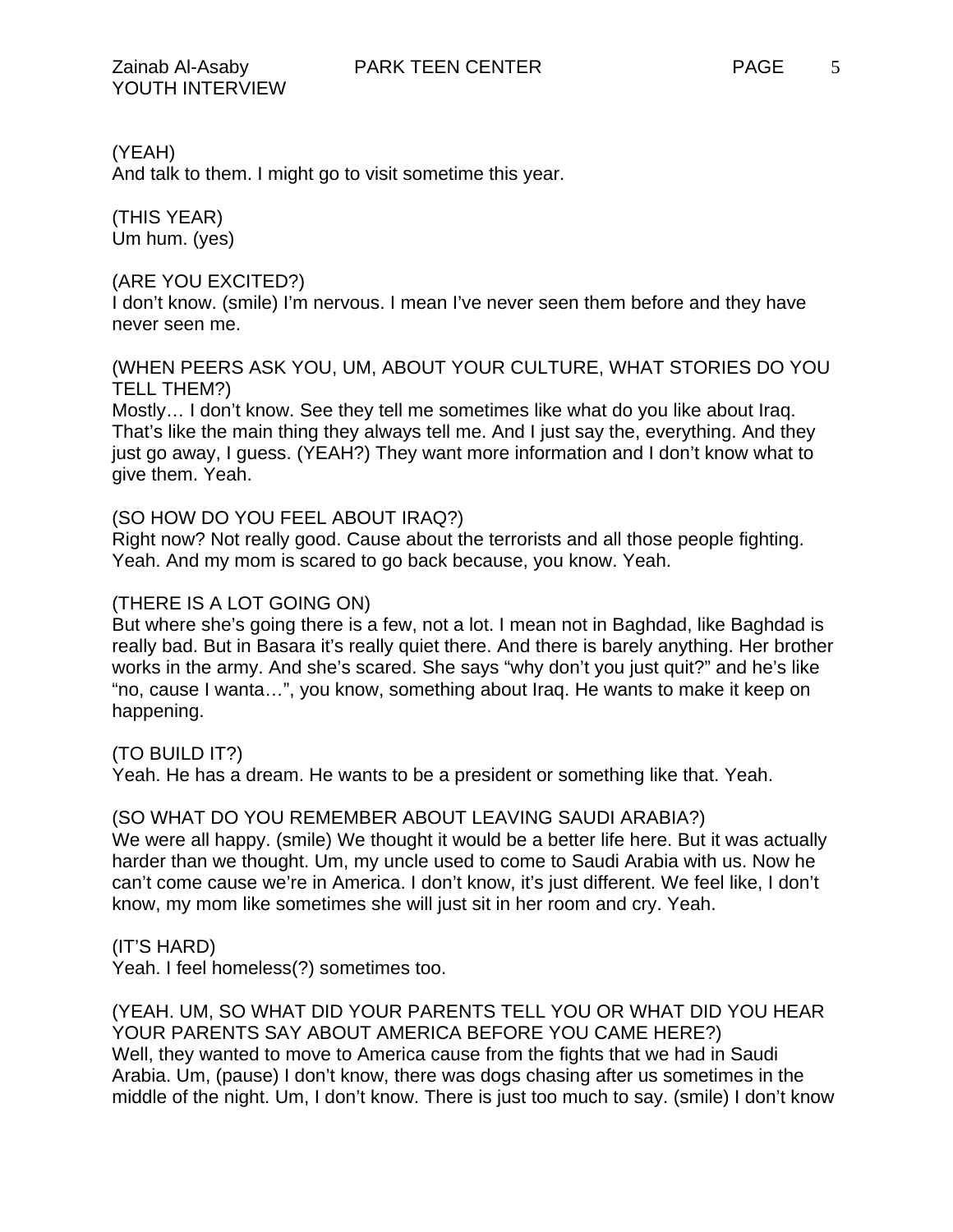what to say. Yeah.

(WHATEVER YOU FEEL LIKE SAYING) I don't know. (smile) (pause)

(WHY, WHY DID YOUR PARENTS TELL YOU YOU LEFT SAUDI ARABIA?) Because they said that they felt that America would be a better life there, not as much fights. And maybe like my dad can get a better job and support our family.

(WHAT PREPARATIONS DID YOU GUYS MAKE BEFORE COMING HERE?) What do you mean?

(UM, WHAT DID YOU BRING WITH YA? WHAT DID YOU DECIDE, HOW DID YOU DECIDE WHAT YOU WERE GONNA BRING WITH YOU…) See, my brother, I mean my uncle, he was gonna come with us but then he said no because he didn't wanta leave his family. And my dad said, um, I mean we just brought all our clothes. We brought a wagon with us and suit cases. That's all we brought. Everything else we left for my uncle and he took em back to Iraq.

(HOW DID YOU GUYS COME HERE?) By an airplane. (smile)

(YOU GUYS FLEW) Yeah. Because there was like an ocean. It's too far away.

(UM, WHERE DID YOU GUYS FIRST LIVE WHEN YOU CAME HERE, WHEN YOU CAME TO AMERICA?)

We used to live in Texas cause we had like friends from Iraq that came to America too. And (pause) we went to them, my dad was really scared. He didn't know where to go. Everything was so different. The ground was not as dirty as it looked. He thought it would be all desert-y like he thought, but no. And yeah. We had, for the first two months we had to live with my cousins.

(IN TEXAS) Yes.

(HOW LONG DID YOU LIVE IN TEXAS FOR?) Two years. Not a lot.

(WHAT BROUGHT YOU GUYS… WHERE DID YOU LIVE AFTER THAT?) After that we came here to Lincoln, um, because my, my dad's friend, he lived here. And he came to visit us and he said "why don't you move to where we're living". And my dad says "I don't know if it's gonna be better than this". And so my dad went on a trip to see this place and he liked it more than Texas. Cause it's not really violent like Texas. There is like fights and stuff. And he said we might come over here, and we came here.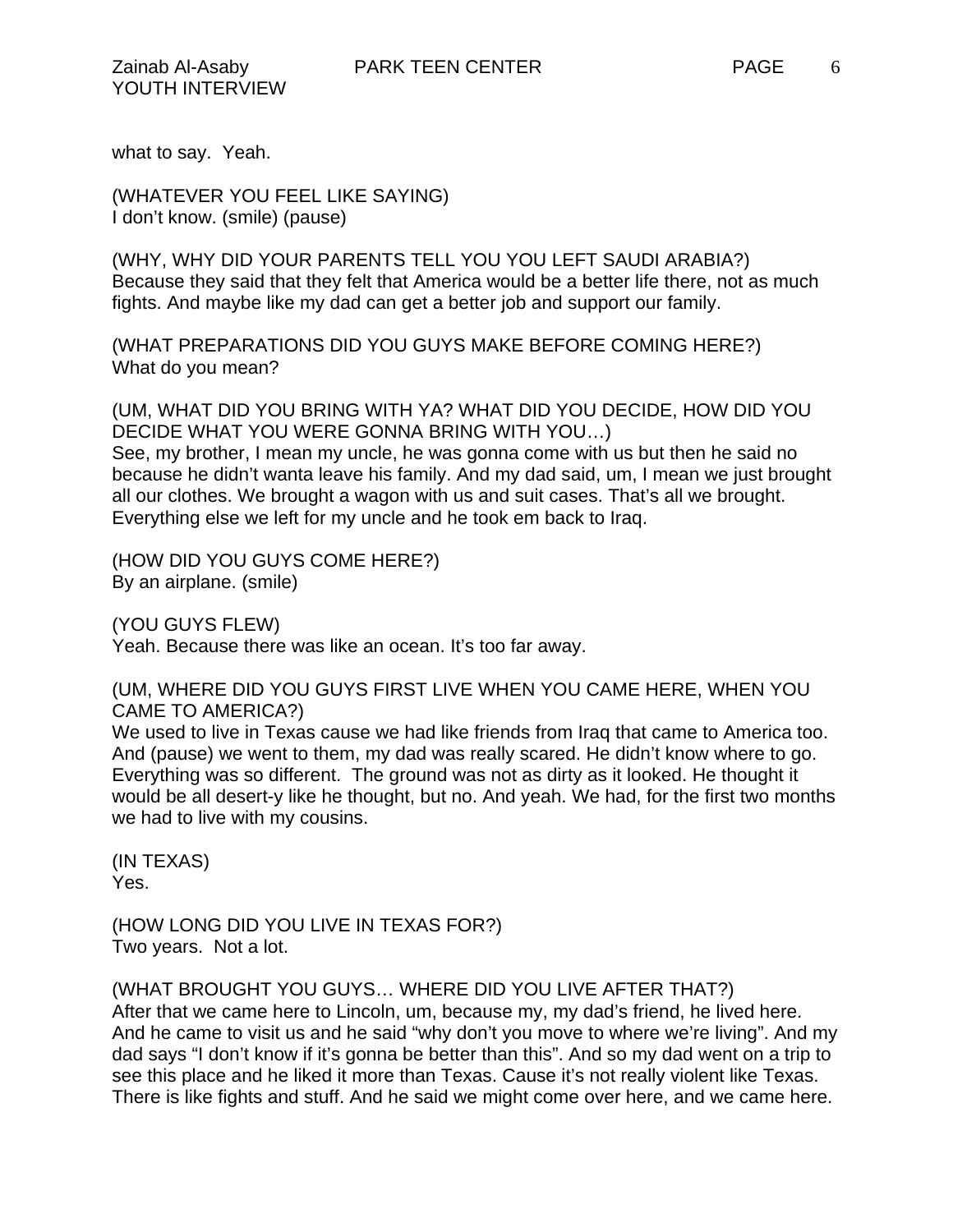Yeah.

(WHERE DID YOU LIVE IN TEXAS? WHAT CITY?) In Dallas, Texas.

(IN DALLAS) Um hum. (yes)

(SO A REALLY BIG CITY. SO HOW DO YOU LIKE IT HERE IN LINCOLN?) I don't know. It's OK. I'm bored sometimes cause I see everyone else have a grandma and I don't. I don't know.

(IT'S KINDA LONELY)

Yeah. We mostly go to the house. Like we stay in the house a lot or we go to the mosque. That's all we do.

(HOW DO YOUR PARENTS MAINTAIN THE CULTURE, THE, UM, CULTURE YOU HAD BACK IN IRAQ HERE IN AMERICA?)

They said before we left we, um, my dad told my mom that like over there we're not gonna take any religions, we're just gonna stay with our religions. We're not gonna pick up any other things. Um, (Pause) and yeah, it really did happen. I mean we don't see… Like people say that Jesus is the sovereign(?) God. We say he's just a prophet. He's not the sovereign God. Yeah.

(SO YOU REMAIN, YOU, YOU, UH, YOU HELD ON TO YOUR RELIGIOUS…) Yes.

(UM, IS THERE ANY, ANY OTHER PART OF THE CULTURE THAT YOU HAVE BROUGHT OVER HERE THAT YOU HAVE BEEN ABLE TO MAINTAIN?) The way we dress. And the foods we eat. We didn't change anything. Yeah.

(HOW ABOUT, UM, ENTERTAINMENT. MOVIES, MUSIC, TV, THINGS LIKE THAT) Well, things like that, we watched American movies sometimes. Not like all the time. We mostly watch Iraq movies. My dad and, and my mom understand them better. Um, (pause) I mean it, if the movies that we got have Arabic subtitles on them, we would have been able to understand them and stuff, but that's not...

(IS THE MUSIC DIFFERENT?) We don't listen to any music.

(YOU DON'T LISTEN TO ANY MUSIC. EVEN HERE, NO MUSIC) No.

(SO YOU HAVE HELD ON TO THAT. DID YOU LISTEN TO MUSIC THERE?) Hum um. (no)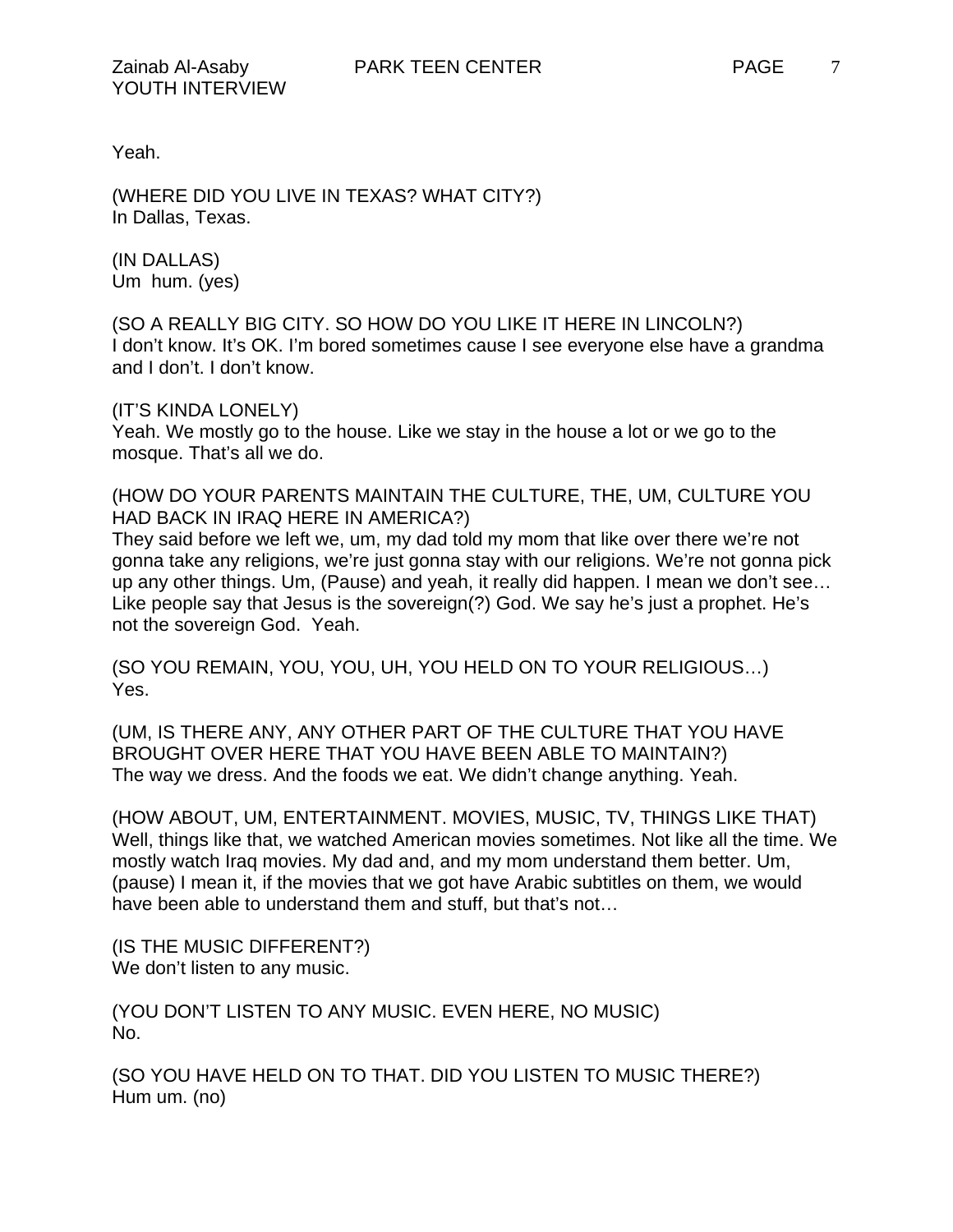There is like this, see like back then, um, people used to listen to music and stuff. Now we don't because like, because famous people died, and we have held this, I mean next month is black month we have. We have to wear all black for 10 days and then after that we either choose if we wanta wear black or we can change the colors. We can't wear any red. Um, yeah.

(IS THIS A RELIGIOUS THING OR A CULTURAL THING?) No, it's a religious. (IT'S A RELIGIOUS THING THAT YOU DO)

(UM, HOW HAVE YOU FELT OTHER PEERS HAVE TREATED YOU BECAUSE OF CERTAIN DIFFERENCES, SUCH AS FOOD OR MUSIC OR DRESS?) I mean if they tell me what kind of music do you listen to, I just say I don't like music, I don't listen to music. And they'll say "wow" you know, they're just like shocked by I don't listen to music. Um, people are nice around here. I mean they won't do anything bad or anything. I don't know.

(SO YOU FEEL PRETTY, LIKE THEY'RE RESPECTFUL?) Yeah. Its not like Texas at all.

## (WHAT WAS TEXAS LIKE?)

In Texas they would say "why don't you just take off this or else we'll make you take it off". You know, in school over there they said that if I don't speak English, I have to bring my cousin or my dad with me. So like the first month my cousin who lives there, she came with me, and she had to miss the school, one month of school.

(TO GO TO SCHOOL WITH YOU?) Yeah.

## (AND HOW IS THAT DIFFERENT FROM HERE?)

Here, I did not feel scared like I was in Texas. I understood a little bit better. Um, people here were nicer than there. I mean over there if I like say something, and I misspell a word or… Like if I talk not like the way people talk here, they will just yell at us and stuff. But here, they are just correct us here. They just say (inaud).

## (WHAT WAS IT LIKE, UM, GOING THROUGH ELL?)

Level one and level two was relay hard for me. I didn't know anything. And at home if I needed help, nobody would help me because my parents didn't speak anything either. Um, (pause) level three was easy, level four was easy. And fifth grade, I passed out for level five or got out cause I was loud in that class. (SMILE) I did it on purpose too. (SMILE) Just to get out of that class. And so now I don't have ELL. I mean Olga, now all my other friends got out of ELL this year. Now I got out in fifth grade.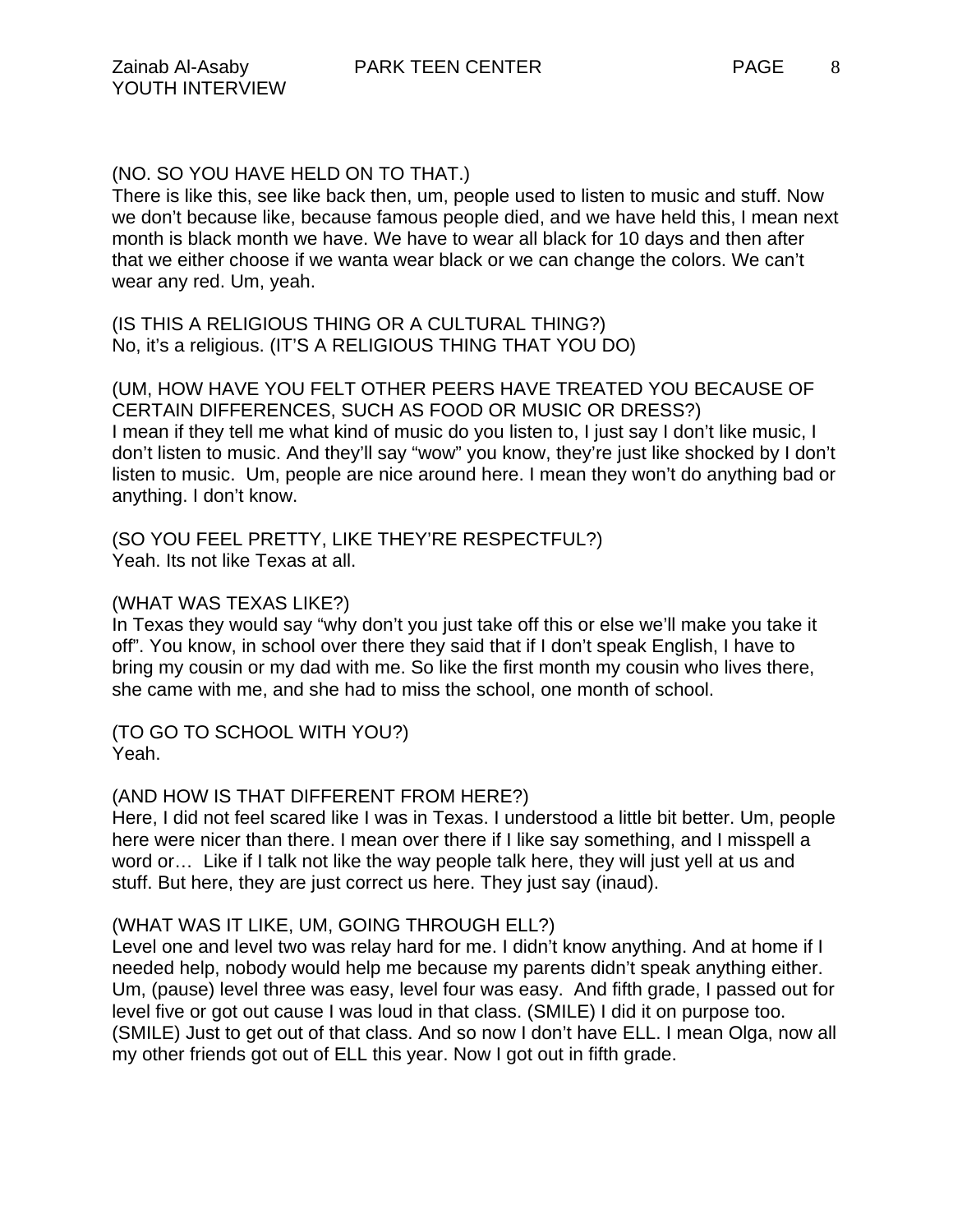9

(HOW DID YOU FEEL OTHER KIDS TREATED YOU BECAUSE YOU WERE IN ELL?) They had no problem with it.

(UM, HOW DO YOU FEEL ABOUT, DO YOU FEEL… LET ME TRY TO WORD THIS. I HAVE IT IN MY HEAD, I JUST GOTTA WORD IT CORRECTLY TO GET IT OUT. UM, HOW DO YOU FEEL ABOUT HAVING TWO DIFFERENT CULTURES; ONE AT HOME AND ONE AT SCHOOL?)

(laugh) That's hard. See, we spell backwards. Like people say, we go from left to right. In Arabic we go from right to left. And once I tried to spell cat and I spelled it backwards and so I got really mad and frustrated. And so now I, I used to go to Arabic school but now I'm out of that class because I passed it. But its gotten easier for me. When I started, like when I went to Arabic school, um, it was hard for me to write in English and in Arabic. But now it's really easy for me. It just became easy all by itself.

### (UM, DO YOU FEEL LIKE YOU'RE ABLE TO HOLD UP YOUR VALUES PRETTY EASILY BOTH PLACES? AT HOME AND AT SCHOOL?)

See, at home my dad says we can't speak any English. He won't let us speak any English cause he wants us to start talking Arabic or else we'll forget how to talk in Arabic. (UM) And here we just speak English. He says you only speak English if you're out of this house.

## (DOES THAT, DOES, DOES YOUR CULTURE AT HOME AFFECT WHO YOU CAN BRING HOME, FRIENDS YOU CAN HAVE OVER?)

Sometimes. Like not all the time. I barely, I mean I invite friends, they barely come over. Because, you know, we think, they think that my dad or my parents would get like they would yell at me and I would get in trouble. Like Olga, one time she says "I'm gonna come over" and I was like "OK", she's like "but what if your parents yell at you". I'm like "they won't yell at me", it's just that, you know, I don't know.

## (WOULD IT BE OK WITH YOUR PARENTS TO SPEAK ENGLISH AT HOME WITH A FRIEND, WITH ANOTHER FRIEND?)

My parents don't speak any English. I mean my dad, he speaks a little (inaud). Um, like at work, he's, like he's gonna become a manager, I don't know how, he doesn't speak or write any English. But he's fast at doing things. Like he, like one time this other manager he gave him, um, this big sheet of meat to cut in pieces. He cut it in less than five minutes. And so, cause he is, his experiences in Saudi Arabia, taught him here that he can do anything faster. And now he gets 9, 9 dollars and I don't know how much cents in an hour. And so about a thousand dollars a month.

## (WELL THAT'S EXCITING)

(smile) But then half of them go to bills and stuff.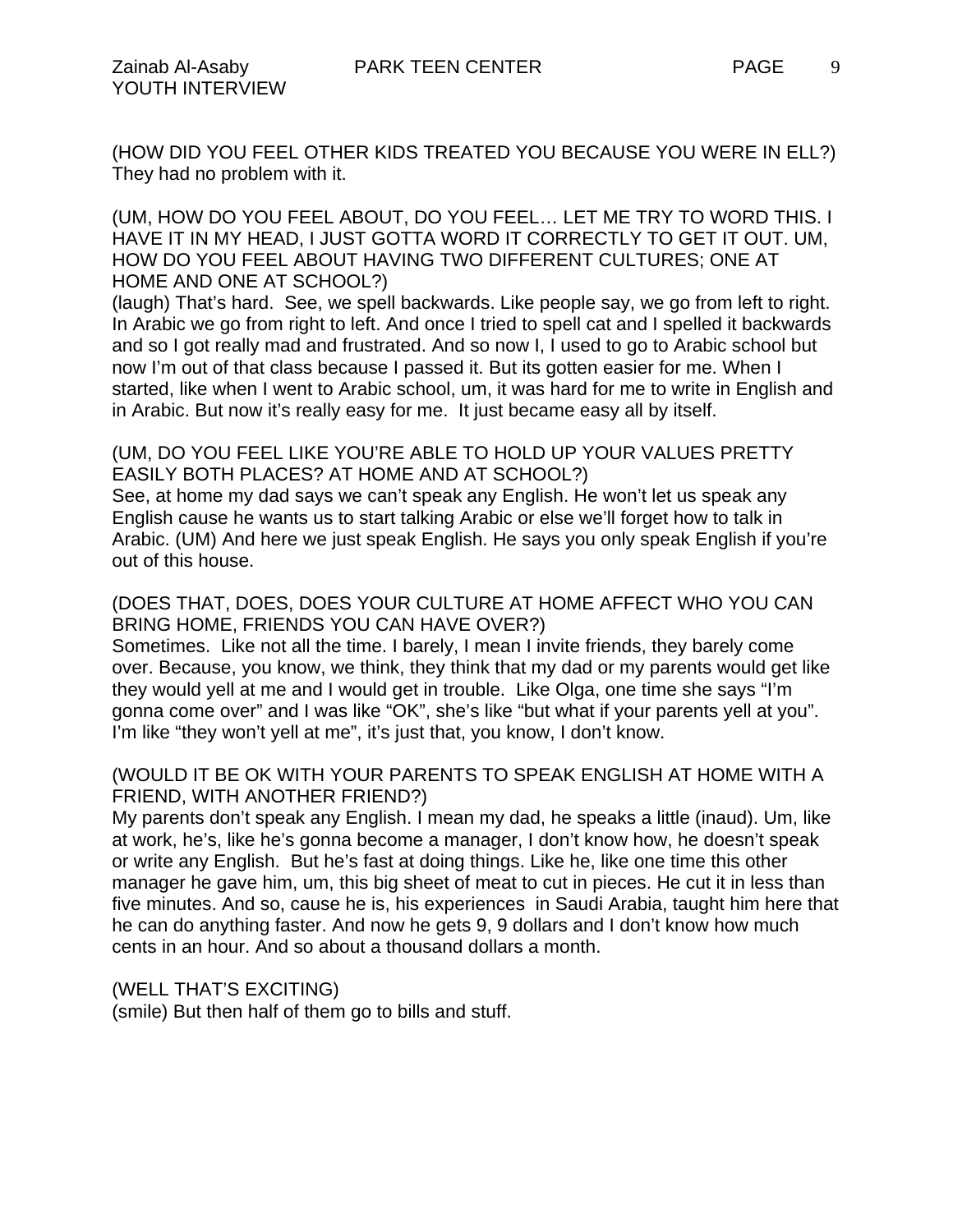(OH, WELL, YOU KNOW, WE ALL HAVE, WE ALL MAKE LOTS OF MONEY THAT GOES TOWARDS BILLS. IT'S WHERE ALL MINE GOES. UM, WOULD IT BE OK WITH YOUR PARENTS IF YOU SPOKE ENGLISH AT HOME WITH A FRIEND?) Um, they don't mind. But I can't speak with my sisters any English, or with them. (smile)

(YOU, YOU NEED TO SPEAK ARABIC WITH THEM) Yeah.

(HAVE YOU HAD TO TRANSLATE FOR YOUR PARENTS BEFORE?) (smile) Yeah. For, uh, my sisters all the time if there is a conference or anything. They'll just make me come with them, even if I don't' want to (SMILE) and translate. I've done that since (pause) third grad. (THIRD GRADE, WOW)

#### (HOW DO YOU LIKE TRANSLATING?)

I don't like it at all. I just don't like it. I don't know why. I mean cause it's hard. See like people talk in English, it's hard for me, you know, to explain in Arabic. But I've gotten better at it. Um, my dad, I used to translate for him, but now he doesn't, like he doesn't, he won't take me with him anymore. Cause he wants to learn all by his self. And my mom, she still takes me.

### (UM, WHAT HAS YOUR FAMILY DONE, HAS YOUR FAMILY DONE ANYTHING TO BECOME MORE AMERICAN?)

Not really. (NO) I mean we don't go to the movies. We don't go to performance, to the circus. We don't go to all that stuff. We just stay at our houses. And sometimes if we have like a holiday we go to the mosque and we celebrate it there. It's really fun there and…

#### (HOW DO YOU FEEL ABOUT LINCOLN, UM, PROVIDING RESOURCES FOR CULTURAL ACTIVITIES?)

It was, I mean they're nice here. Like in Texas, we, they made us build our own mosque. Here they just, they just have this place and they said we just can rent it.

(IS THERE MORE OR LESS OF A POPULATION, UM, HERE THAN IN TEXAS OF PEOPLE FROM YOUR RELIGIOUS BACKGROUND OR YOUR NATIONALITY?) I don't know. I think it's just equal. I mean there is people there, there, people all over America that came from different countries. The only reason we moved, my parents moved from Iraq was, um, my dad used to work in the Army for Saddam Hussein. He was just a driver. And he, my dad told Saddam Hussein if he can quit. And Saddam Hussein says "if you quit I'll kill you". And so my dad said "then I won't quit". And so my mom said "why don't we just move out of Iraq without him like seeing us". And so we just snuck out of Iraq and we went to Saudi Arabia. That's why I was born there. Two years later I was born.

(TWO YEARS?) Um hum.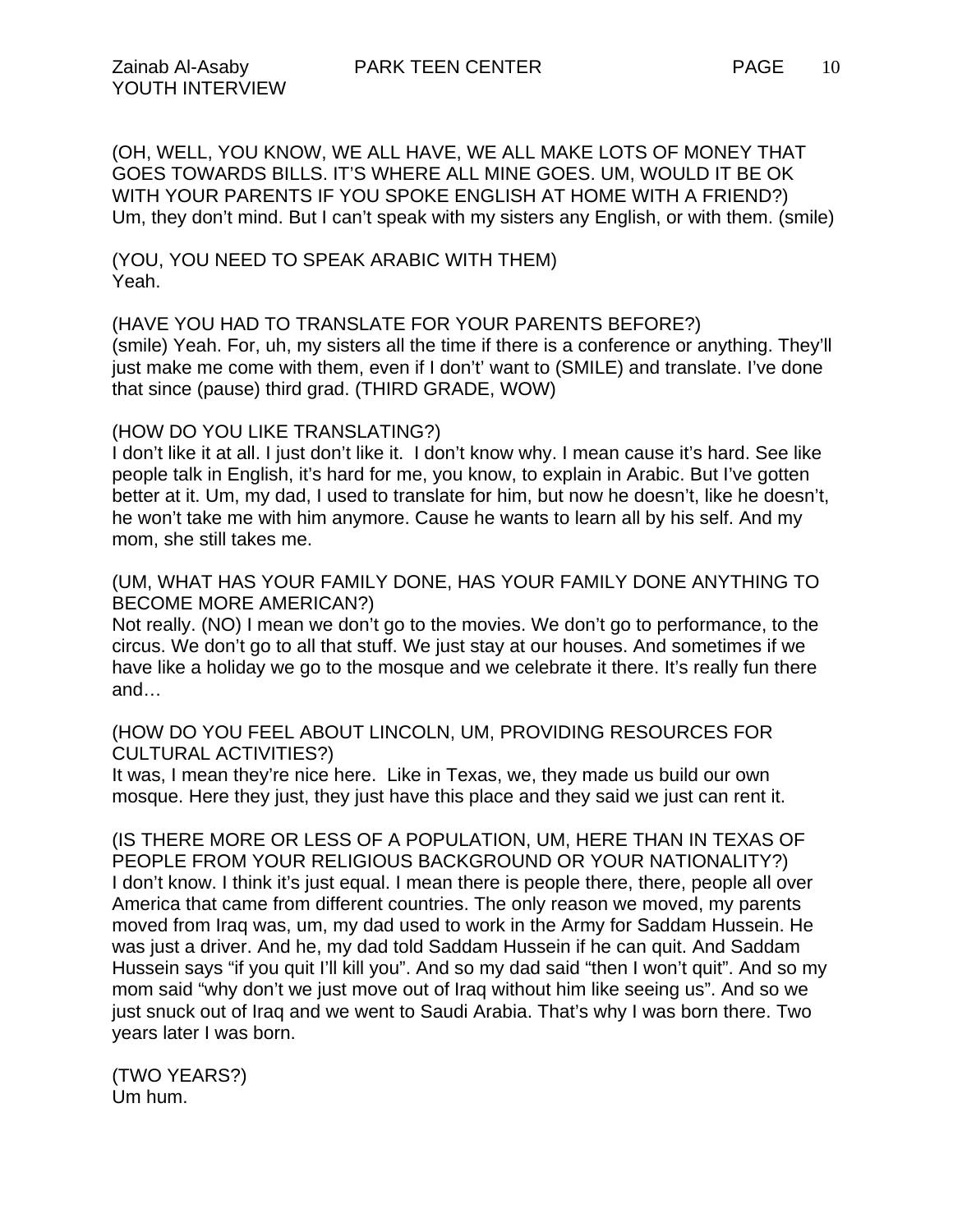We just say that it's hard. They think that life is easier here. We tell them it's not, it's harder. But they won't believe it. Cause I mean they, cause like once in a while electricity would go off there. Um, the water would go off and they see that here that nothing goes off. So they, we probably have a better life. But we tell them no, it's not like there cause there is places that we wanta go there that we can't go here. (UM HUM)

(SO THERE IS PLUSES AND MINUSES) Yeah.

(UM, WHEN YOU TELL THEM STORIES ABOUT AMERICA ARE THEY MOSTLY POSITIVE OR NEGATIVE?)

We don't just, we don't tell stories to them. I mean we just talk about people here like how nice they are. Um, (pause) see there, there is a lot of people walking. Not a lot of driving. Here it's mostly driving. And we just tell them that we just drive in a car. My grandma says that America is a lazy place cause they don't walk.

(UH, I WOULD HAVE TO AGREE – SMILE. SOMETIMES I AM JUST TOO LAZY) See, there is not a lot of people that are lazy in Iraq cause the whole house, they have to clean it, everybody has to clean. They have to help. And if they don't clean, they get kicked out of the house, to go do something else. (YEAH) You know, and they can come back. But here, I mean at home people like sometimes just leave all the chores for their parents to do. And here no, I mean like in our house everybody has a job to do. We have to do it or else, you know, we don't get things that we want to get. There, we have to do it if we want to or not, and we don't anything. Like no reward, no nothing. Yeah.

(IF ONE OF YOUR FRIENDS OR COUSINS OR RELATIVES WERE GOING TO MOVE TO LINCOLN, NEBRASKA. WHAT WOULD YOU TELL THEM ARE FUN THINGS TO DO?)

I don't know. (smile) I mean (pause) it's just a mosque, we can go there. It's like, it's like a big family there in the mosque.

(WHAT WOULD YOU, HOW WOULD YOU TELL THEM TO PREPARE TO COME HERE?) I don't know.

(PROBABLY BUY LOTS OF CLOTHES FROM THERE) Yeah.

#### (HOW ELSE COULD THEY PREPARE?)

The only way we get clothes here is from Michigan(?). People bring like, um, truck drivers, they go in Michigan(?) and they buy Arabic clothes for us and they sell it in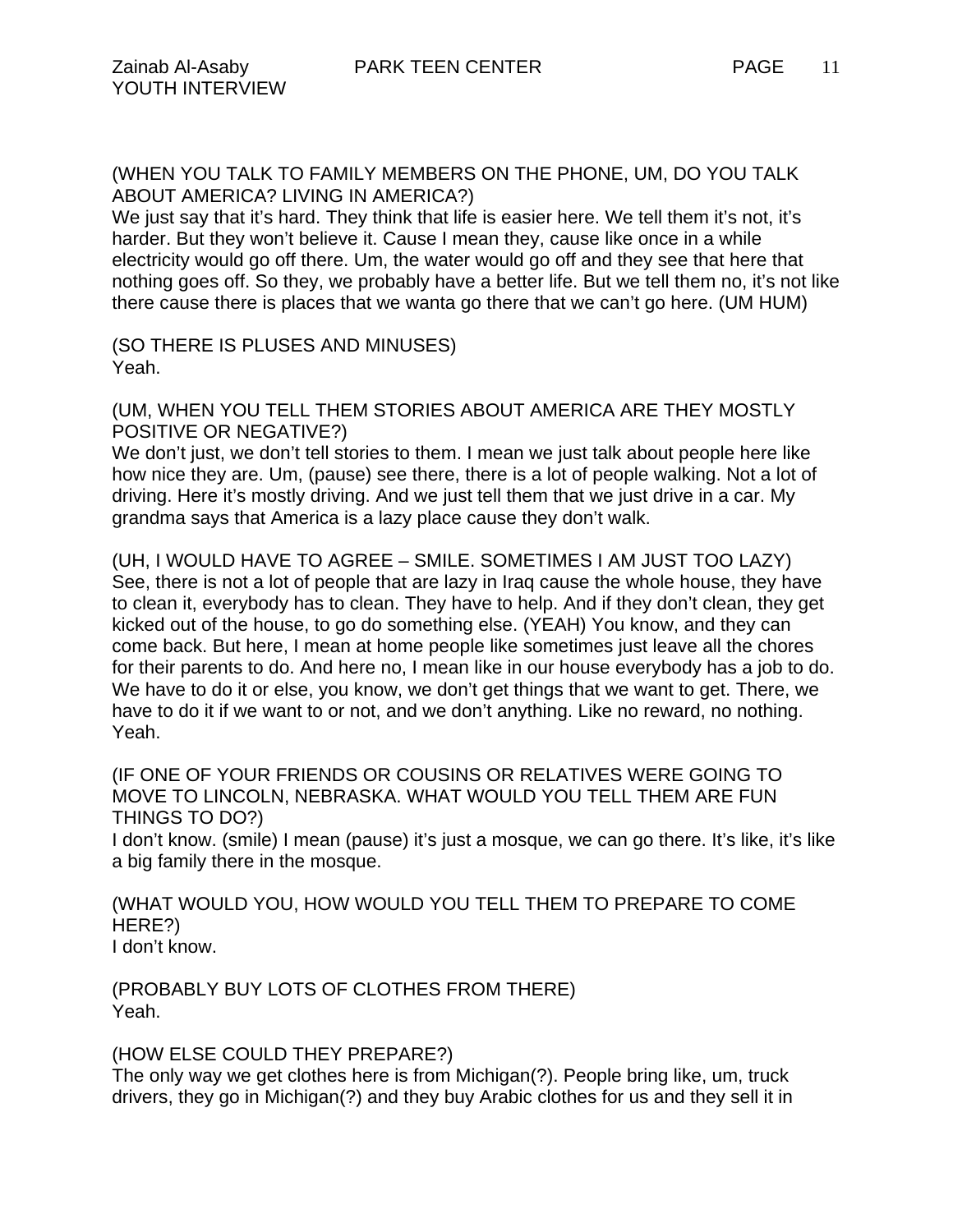stores here so we can go and buy. There is not a lot of stores here. There is only like a couple, like five. Not a lot to pick from. And like one dress is \$65. One dress.

(CAUSE IT'S GOTTA TRAVEL AND ALL THAT) There in Iraq, its only \$25, but here 65. In Michigan(?) it's, I think it's \$30. Yeah.

(WHAT ELSE WOULD YOU TELL THEM HOW TO PREPARE?) I don't know. Just tell them that they should, um, hold on to their religion and their culture.

(IS THERE ANYTHING ELSE YOU'D LIKE TO TELL ME ABOUT MOVING HERE OR YOUR EXPERIENCE HERE?)

(pause) No. I mean that's all I have to say. But if it was my parents you interviewed, they would never stop talking.

## (THEY LIKE..)

They just had, they will just have everything to say. They will just tell you everything. It would take about like three hours. I don't know. I just feel so lonely cause I don't have any relatives here. (YEAH) Yeah.

(YOU KNOW, I GREW UP AWAY FROM MY FAMILY AS WELL. WELL, MY IMMEDIATE FAMILY. WE LIVED IN CONNECTICUT AND MOST OF MY FAMILY LIVED BACK HERE IN THE MIDWEST. AND SO I DIDN'T, I…) Did you have to fly to get there?

(I NEVER, YEAH, I HAD NEVER MET MY GRANDFATHERS. THEY BOTH PASSED AWAY BEFORE I EVER MET THEM)

One of my grandpas passed away. My dad was only 12 years old. He was killed. And by Saddam Hussein. Because he, he left the army. And they found out and they caught him. My other uncle, um, he also left the army. They caught him and they cut off his ear. So now he lives with one ear.

## (YIKES)

And so when I go to Iraq I promised Mr. Hengie(?) that I will take a picture of him and show him. Yeah.

(CAUSE HE HAS ONE EAR) Yeah.

(WHAT WOULD YOU TELL ELL STUDENTS ON HOW TO, UH, HOW TO LEARN ENGLISH BETTER?) Concentrate and listen to the teacher. That's how I learned.

(BECAUSE YOU LEARNED IT REALLY FAST)

Yeah. I've only lived here for 8 years.